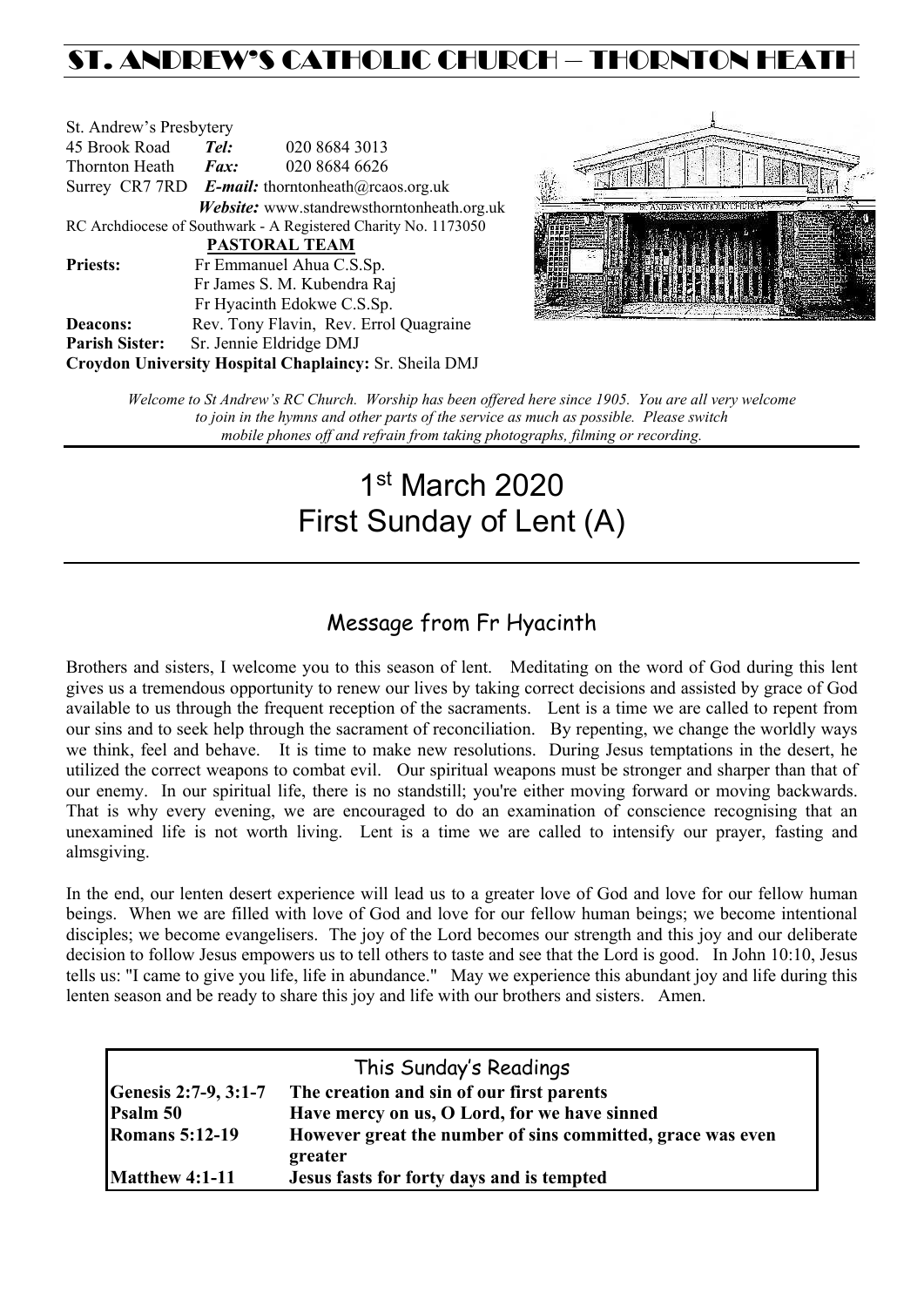### Diary for the Week

| <b>Sunday 1st March</b>                               |                             | 6.00pm (Saturday) First Mass of Sunday             | Glenda McGrath                                                    |
|-------------------------------------------------------|-----------------------------|----------------------------------------------------|-------------------------------------------------------------------|
| $I^{st}$ Sunday of Lent                               |                             |                                                    |                                                                   |
|                                                       | 9.30am                      | Mass                                               | Maria Fernandes (Wellbeing)                                       |
|                                                       | 11.30am                     | Mass                                               | Nurse Liz Charles                                                 |
|                                                       | 4.00 <sub>pm</sub>          | <b>Confirmation Group</b>                          |                                                                   |
|                                                       | 5.00pm                      | <b>Rosary</b>                                      |                                                                   |
|                                                       | $5.15 - 5.45$ pm            | <b>Exposition and Benediction</b>                  |                                                                   |
|                                                       | 6.00 <sub>pm</sub>          | Mass (enrolment of                                 | Eudoxy D'Souza RIP                                                |
|                                                       |                             | <b>Confirmation candidates)</b>                    |                                                                   |
|                                                       | $7.00 - 9.00$ pm            | <b>Charismatic Prayer Group</b>                    |                                                                   |
| <b>Monday</b> 2 <sup>nd</sup> March                   | 7.30am                      | Mass                                               | Conrad Lobo RIP (Birthday)                                        |
| Leviticus 19:1-2. 11-18                               | 10.00am                     | Mass                                               | Joyce Lissenburg RIP                                              |
| Matthew 25:31-46                                      | $5.45 - 7.15$ pm            | <b>Beavers (hall)</b>                              |                                                                   |
|                                                       | $7.00 - 8.00 \text{pm}$     | <b>Parish Surgery</b>                              |                                                                   |
|                                                       | $7.30 - 9.00$ pm            | <b>Scouts (hall)</b>                               |                                                                   |
| Tuesday 3rd March                                     | 7.30am                      | Mass                                               | Special Intention Patricia Wocial                                 |
| Isaiah 55:10-11                                       | 10.00am                     | Mass                                               | Ruby D'Souza RIP                                                  |
| Matthew 6:7-15                                        |                             |                                                    |                                                                   |
|                                                       |                             |                                                    |                                                                   |
| <b>Wednesday 4th March</b>                            | 7.30am                      | Mass                                               | Mr Trafford RIP                                                   |
| St Casimir                                            | 10.00am                     | Mass                                               | Mrs Apolonia Okoroafor RIP                                        |
| Jonah $3:1-10$                                        | 2.00 <sub>pm</sub>          | <b>Active Retirement Group</b>                     |                                                                   |
| Luke 11:29-32                                         | 6.00pm                      | <b>Lectio Divina Group (hall)</b>                  |                                                                   |
|                                                       | 7.00pm                      | <b>Baptism meeting</b>                             |                                                                   |
|                                                       | 7.30pm                      | <b>Legion of Mary (hall)</b>                       |                                                                   |
| <b>Thursday 5th March</b>                             | 7.30am                      | Mass                                               | Paul Etuka RIP                                                    |
| Esther $4:17$                                         | 10.00am                     | Mass                                               | Marie Carberry RIP                                                |
| Matthew 7:7-12                                        | $7.00 - 8.30$ pm            | <b>Cubs (St James the Great)</b>                   |                                                                   |
|                                                       | $7.30 - 9.00$ pm            | <b>Lent Scripture Project (hall)</b>               |                                                                   |
| Friday 6 <sup>th</sup> March                          | 7.30am                      | Mass                                               | Kirtida & Tim Andradi (Wellbeing)                                 |
| First Friday                                          | 10.00am                     | Mass                                               | Teresa Adjei-Mensah RIP                                           |
| Ezekiel 18:21-28                                      | $10.30am - 6pm$             | <b>Adoration</b>                                   |                                                                   |
| Matthew 5:20-26                                       | 6.30pm                      | <b>Brownies/Guides (hall)</b>                      |                                                                   |
|                                                       | 6.30pm                      | <b>Syro Malabar Mass</b>                           |                                                                   |
| Saturday 7 <sup>th</sup> March<br>Saints Perpetua and | $9.20 - 11.15$ am<br>9.30am | <b>First Holy Communion</b><br>Mass                | Adrian Gladwin Freeman RIP                                        |
|                                                       | 10.00am                     |                                                    |                                                                   |
| Felicity<br>Deuteronomy 26:16-19                      | $10.00 - 10.30$ am          | <b>Rosary</b><br><b>Confessions</b>                |                                                                   |
| Matthew 5:43-48                                       |                             | <b>Confessions</b>                                 |                                                                   |
|                                                       | $5.00 - 5.30$ pm            | First Mass of Sunday                               | Parishioners                                                      |
| <b>Sunday 8th March</b>                               | 6.00 <sub>pm</sub>          |                                                    |                                                                   |
|                                                       | 9.30am<br>11.30am           | Mass                                               | Reuben Arthur (1 <sup>st</sup> Birthday)<br>Samuel Osei Boadu RIP |
| 2 <sup>nd</sup> Sunday of Lent                        |                             | Mass                                               |                                                                   |
|                                                       | 5.00pm<br>$5.15 - 5.45$ pm  | <b>Rosary</b><br><b>Exposition and Benediction</b> |                                                                   |
|                                                       | 6.00 <sub>pm</sub>          | Mass                                               | Frank (Wellbeing)                                                 |
|                                                       | $7.00 - 9.00$ pm            | <b>Charismatic Prayer Group</b>                    |                                                                   |
|                                                       |                             |                                                    |                                                                   |
|                                                       |                             |                                                    |                                                                   |

| Money Matters |                                     |                               |                        |  |
|---------------|-------------------------------------|-------------------------------|------------------------|--|
|               |                                     | <b>Collection Last Sunday</b> | £1,392.48              |  |
|               | Payment by Standing Order           |                               | £ $700.00$             |  |
|               |                                     | Total offertory               | £2,092.48              |  |
|               | <b>Collection for Poor Parishes</b> |                               | £ $568.98$             |  |
|               |                                     | Thank you for your generosity |                        |  |
| Altar Servers |                                     |                               | Church Cleaners        |  |
| This week     | Team 1                              |                               | This week Judie's Crew |  |
| Next week     | Team 2                              |                               | Next week Fifi's Group |  |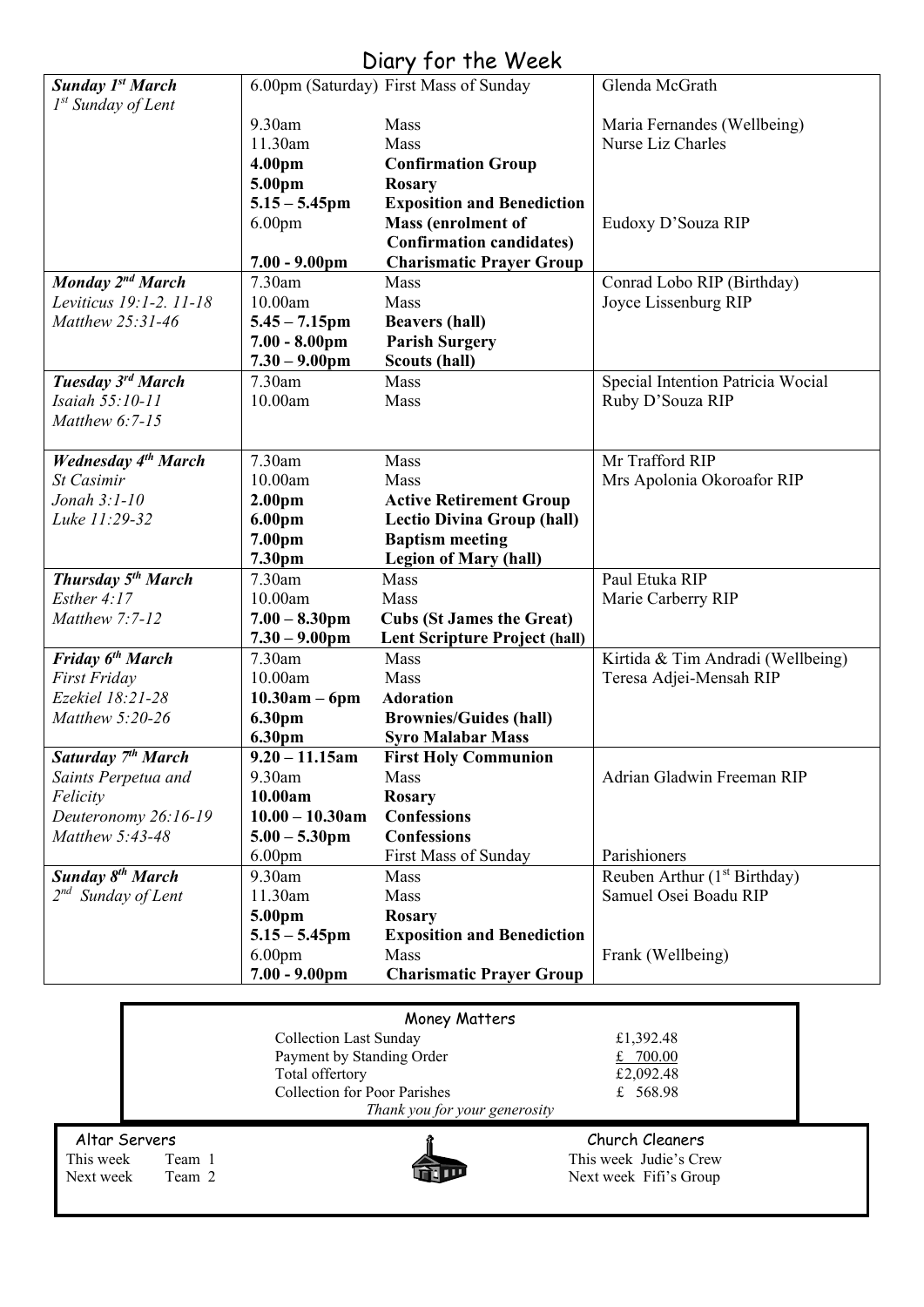### St. Andrew's Parish Notices

#### **LENT 2020**

#### **Lenten Reflections on the God who speaks**

As part of celebrating the Year of the Word, during Lent we will be having reflections on our Lent Scripture Project. These will be held every Thursday evening which started on  $27<sup>th</sup>$  February and will go on for six weeks with the last one on 2nd April, at 7.30 – 9.00pm in the hall. The hall will be open from 7.00pm when teas and coffees will be served. Please check our poster in the porch for more details. All welcome.

#### **Stations of the Cross**

Stations of the Cross will be held on Fridays 10.30am and at 8.00pm. Also after 10am Mass on Wednesdays.

#### **Lenten Masses in Croydon University Hospital**

Every Monday during Lent at 12 noon, in the hospital Chapel (near Woodcroft Road). All are most welcome.

#### **Friday Masses**

During Lent please note that this year, our normal 7.30am Mass will continue to be at this time as we are not able to facilitate by bringing it forward to 6.30am.

#### **ALTAR SERVERS**

Applications are now open for those young people in Year 5 and above who wish to become an Altar Server. The application forms may be found at the back of the Church. The forms should be returned to the Priests house by Friday 20<sup>th</sup> March latest.

#### **WEEKLY ADORATION**

Please join us in the weekly Friday Adorations which will take place every Friday here at St Andrews from 10.30am – 10pm, except on First Fridays when the time is 10.30am – 6.00pm. All are very welcome to attend at any time.

Since we will now have Friday Adorations every Friday, this will replace our usual Family Holy Hours and our 4**th** Monday Adorations which will not take place now.

#### **CAFOD'S FAMILY FAST DAY – FRIDAY 6TH MARCH**

This Lent, CAFOD's Family Fast Day is an opportunity to reach out to some of the poorest, most marginalised of our sisters and brothers. Your donations go to highly-trained, highly-skilled local experts around the world who save and support the health of the world's poorest families. Sister Consilia is one of these people. She is a nun in an out-of-town health centre in Zimbabwe. Sister Consilia is a trained pharmacist who saves lives each and every day. Without support like yours, her brilliant work just couldn't continue as there wouldn't be enough funding to support it.

On Friday 6<sup>th</sup> March, we ask you to eat a simple meal in solidarity and give what you save to help people like Sister Consilia to continue her life-saving work – helping the health of the world's poorest people. Through CAFOD's global Church family – one of the largest aid networks in the world – your support can reach to the ends of the earth. Francis Gilbert will be here to speak for a few minutes about the work of CAFOD after all Masses on 29<sup>th</sup> February and 1<sup>st</sup> March.

This weekend please collect your Family Fast Day envelope from the Church and return your envelopes on the weekend of  $7<sup>th</sup>$  and  $8<sup>th</sup>$  March.

#### **THANK YOU**

We would like to say a big thank you to Maureen and David Jones for their many years of contribution to St Andrews as they move on to pastures new. Maureen and David are moving to Dorchester, Dorset and we hope they will be very happy in their new home.

#### **MRS APOLONIA MONICA OKOROAFOR RIP**

Please pray for the happy repose of the soul of Mrs Apolonia Okoroafor, wife of Joseph, who died recently. Our condolences and prayers as a parish go out to the family. Funeral details are: Service of Songs, Saturday  $7<sup>th</sup>$  March at 2.30pm, Elim Church, Stanley Road, Croydon CR0 3QA, reception at LanFranc Academy, Mitcham Road, CR9 3AS (dress code: colourful). Burial Mass, Tuesday 10<sup>th</sup> March at 12.30pm, St John Fisher RC Church, 207 Cannon Hill Lane, London SW20 9DB, reception at Central Ward, 55 Ashbridge Way, Morden SM4 4ED (dress code: no black please).